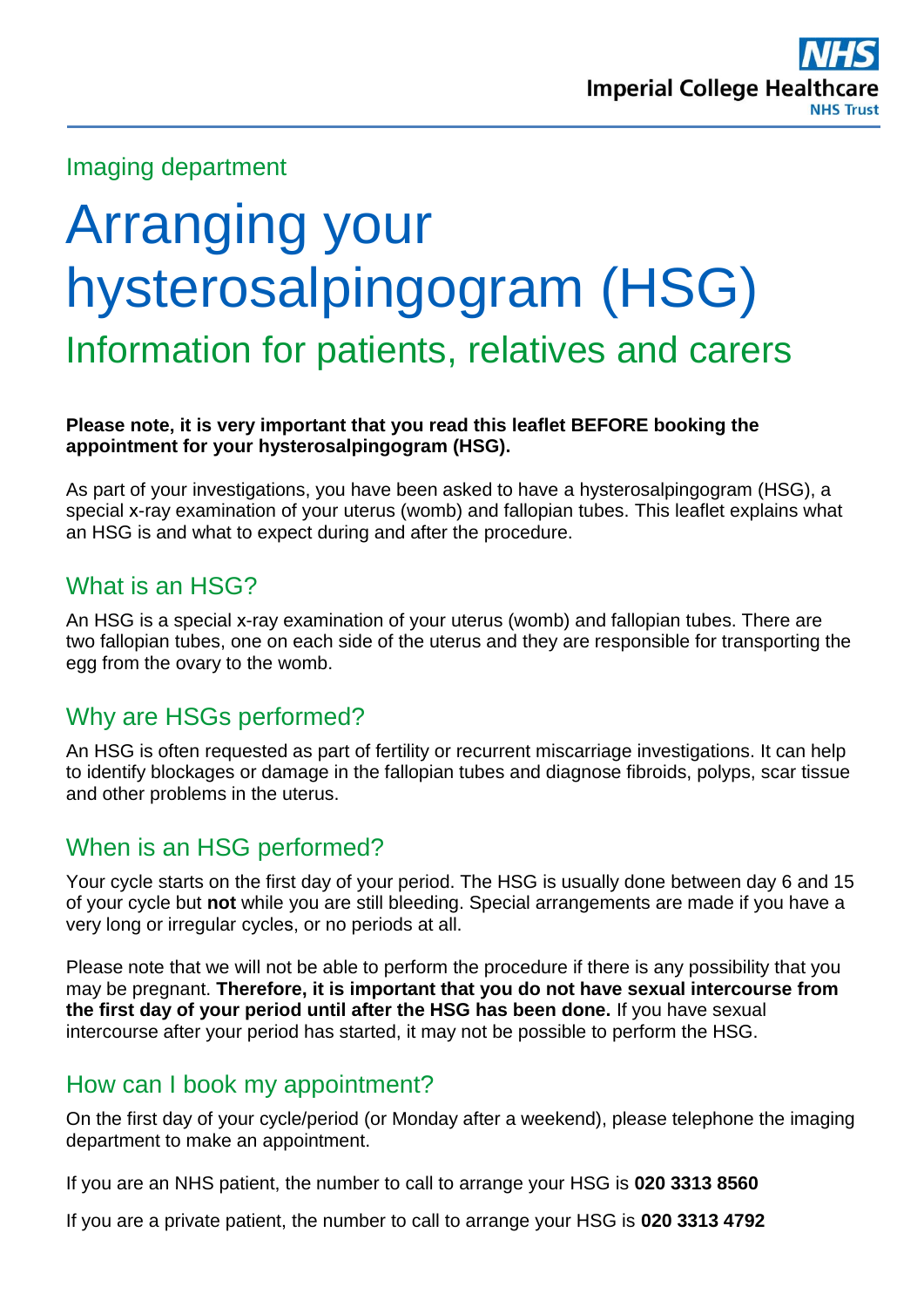If you are still bleeding on the morning of your HSG appointment, please call the imaging department on **020 3313 0077** as the procedure will need to be rearranged.

# What happens during the appointment?

#### Your HSG will be done in the **imaging (radiology/x-ray) department** on the **first floor** of **A Block, Hammersmith Hospital.**

When you arrive at the imaging department, please let the reception staff know.

- You will be asked to change into a hospital gown
- A sample pot will be given to you for a urine sample for a pregnancy test
- You will be shown to the examination room
- The doctor or nurse performing the HSG will explain the procedure to you in detail and answer any questions you may have
- The examination is similar to a smear test. The doctor or nurse will pass a speculum into the vagina and a special thin, soft catheter (tube) into your cervix (neck of womb).
- A clear fluid (contrast) which shows up on x-rays will then be passed into the uterus through the catheter
- X-ray pictures will be taken as the fluid fills the uterus and fallopian tubes

The procedure usually takes between 10 and 20 minutes.

#### Will it hurt?

You may find the procedure uncomfortable and experience mild, period-like cramps.

# What Contrast fluid is used during the HSG?

The contrast used during an HSG is an iodine-based fluid. There are two types of contrast fluid that can be used: oil-based or water-based. The choice of which fluid is used will depend on your history and the reasons your doctor has referred you for the test.

# What happens after the procedure?

You will be able to go home or back to work straight after the procedure depending on how you feel.

Mild cramping may continue for two to three hours after the procedure. If necessary, you can take some painkillers.

Some of the clear fluid that was used during the procedure may run out afterwards and you may notice some light vaginal bleeding or spotting. This is normal and is nothing to worry about. You will be given a sanitary pad and should continue to use pads or panty liners if necessary. Please do not use tampons on the day of the procedure as they slightly increase the risk of infection.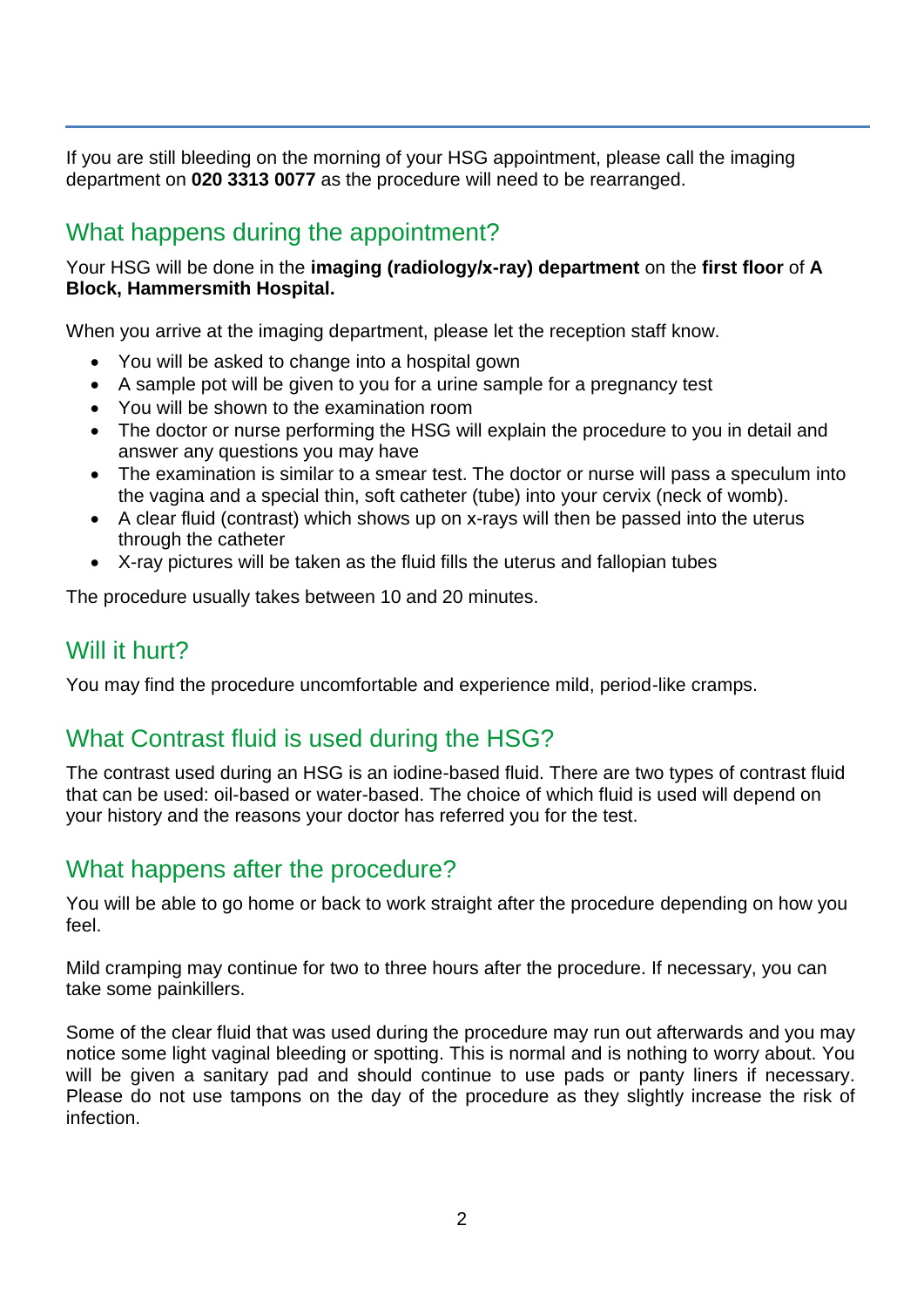# Is there anything I need to watch out for at home?

#### **You should contact your referring consultant, GP or go to your nearest A&E if you experience any of the following**:

- a raised temperature or fever
- persistent heavy bleeding
- offensive or smelly vaginal discharge
- severe or increasing pain that does not go away with regular painkillers

# Are there any risks involved in having this procedure?

Everything possible will be done to ensure your safety and comfort but as with all medical procedures there are risks. The doctor/nurse undertaking the procedure will discuss these with you

- There is a small risk of infection after the procedure and so we prescribe antibiotics to minimise this risk
- There is an extremely small risk of an allergic reaction to the contrast used. If you experience a rash, itching or swelling after the examination, please contact your GP or NHS 111
- On very rare occasions, the contrast fluid might enter the blood vessels in the uterus. The study will be stopped should this happen. We only inject the liquid under direct visualisation to minimise this risk
- The oil-based contrast can stay in the pelvis for a few weeks. This is not harmful and is eventually absorbed
- Granuloma formation in extremely rare circumstances the oil-based liquid may not be absorbed, and something called a granuloma can form. This is rarely a problem and very rarely may require surgery for removal
- Rarely, the iodine in the contrast can affect the thyroid gland. The test will not be undertaken if we know you have abnormal or untreated thyroid problems

## Are there any alternatives to this test?

Your doctor will only have requested an HSG if they feel that this is the best way to find out more information about your condition. An alternative may be to have a HyCoSy (a special type of ultrasound examination), a laparoscopy or a hysteroscopy. Your doctor will discuss this with you.

# What happens if I decide not to have the hysterosalpingogram?

You will be referred back to the doctor who recommended the HSG to discuss further.

#### Research

Imperial College Healthcare NHS Trust is an Academic Health Science Centre. We are a research active site. You may be approached about research trials that you could be eligible for. All research is voluntary and your decision to participate or not will not affect your clinical care.